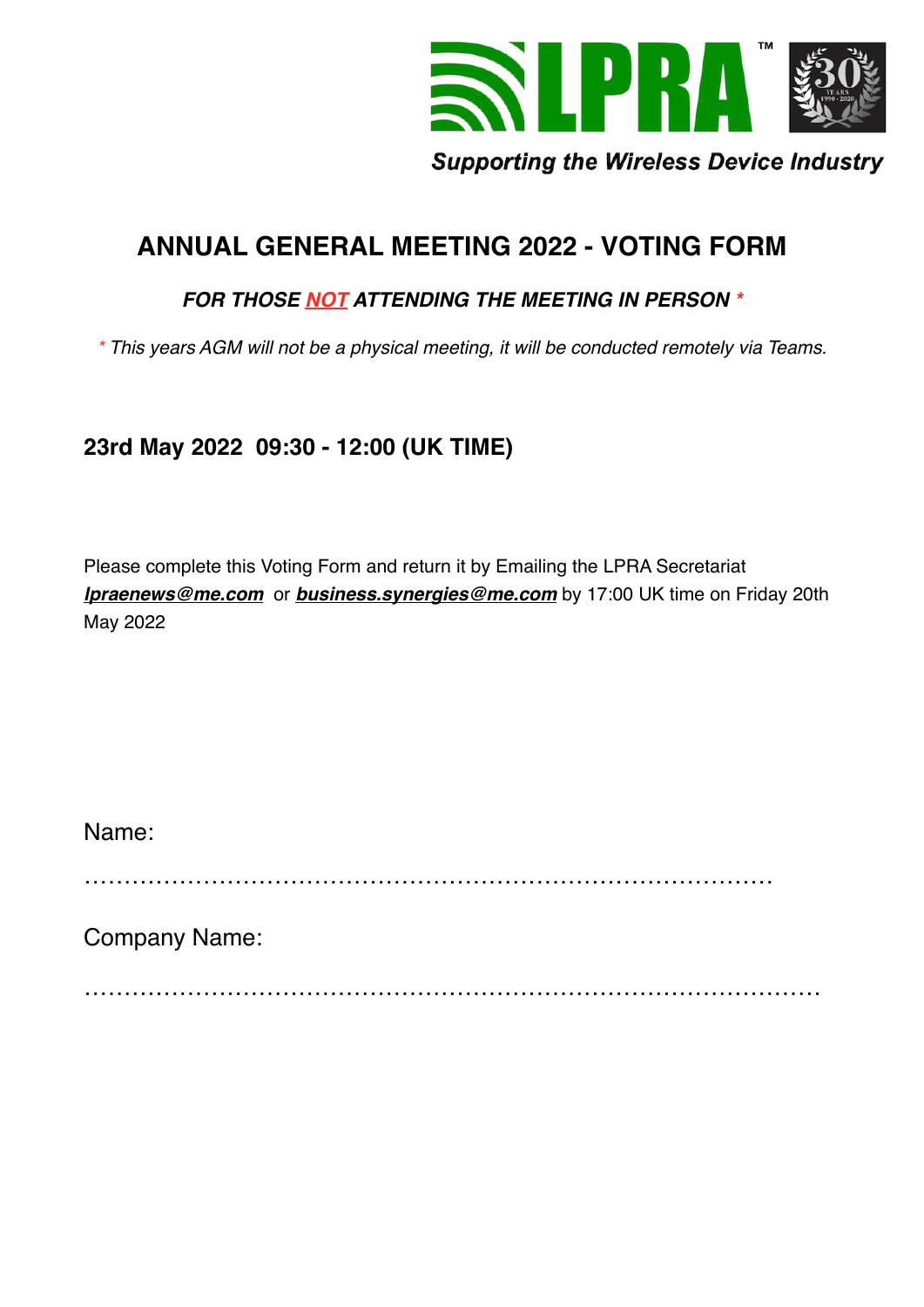# **PART 1**: Nominations for LPRA Council Members for 2022/2023

The following nominations (*in alphabetic order*) have been received for LPRA Council Members for 2022/2023 \*\*

Please indicate your vote for the Council Members by entering ticks in the for / against boxes

| <b>CANDIDATE</b>                       | <b>COMPANY</b>             | <b>FOR</b> | <b>AGAINST</b> |
|----------------------------------------|----------------------------|------------|----------------|
| <b>BRIAN BACK</b> <i>Vice Chairman</i> | <b>RADIO DATA NETWORKS</b> |            |                |
| <b>SIMON DUNKLEY</b>                   | <b>ITRON</b>               |            |                |
| <b>KEVIN GADMAN</b>                    | <b>PYRONIX</b>             |            |                |
| <b>PHILIPPE MAGNERON</b>               | <b>HAGER</b>               |            |                |
| <b>SAAD MEZZOUR</b><br><b>Chairman</b> | <b>MEDTRONIC</b>           |            |                |
| <b>JOSEF PREISHUBER-PFLUEGL</b>        | <b>CISC</b>                |            |                |

**\*\*** *Jacques Hulshof has decided not to put himself forward for re-election due to retirement.*

*No further nominations will be accepted. Only votes received from paid-up LPRA members are counted. Please see CV details for above candidates on this [LINK HERE](http://lpra.org/about-us/council-members/)*

#### **PART 2: Resolutions to be voted on:**

Please indicate your vote for each of the resolutions below by entering ticks in the appropriate columns.

#### **Resolution 1: Accounts**

To receive the accounts for the year ended 31 December 2021. Available **[HERE](http://lpra.org/assets/members-files/LPRA-full-acc-2.pdf)**

|                     | <b>FOR</b> | <b>AGAINST</b> |
|---------------------|------------|----------------|
| <b>RESOLUTION 1</b> |            |                |